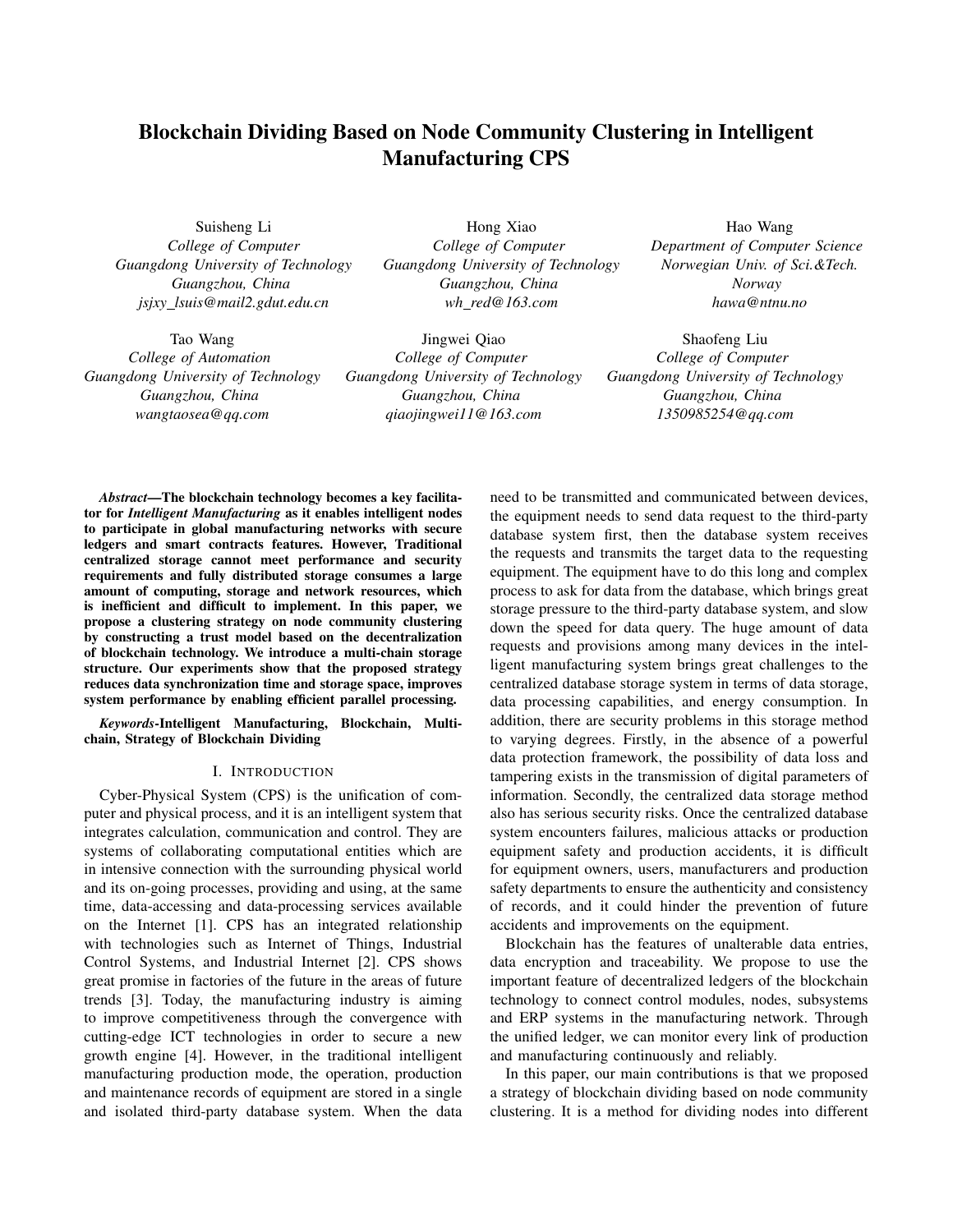groups in a CPS system. Each group is a chain and contains some nodes maintaining the same data. A node can be added to different chains according to the strategy. For data synchronization, the nodes on the same chain only need to synchronize the data of the nodes that have joined this chain. Our strategy produces less cross-link communication data, reduces the network pressure in the system, and helps improve the efficiency of system communication. At the same time, it reduces the storage of irrelevant data by nodes and improves the speed of data query. Moreover, the data synchronization of nodes on different chains do not affect each other, which improves the concurrency of the system.

Our theoretical analysis and experimental results show that the proposed strategy can effectively reduce the time and storage space of data synchronization, and improve the system performance by enabling efficient parallel processing.

#### II. RELATED WORK

Currently, blockchains mostly use single-chain scheme to store data and all nodes participate in consensus. With the increase of communication, the amount of data will become increasingly larger, and each node will synchronize and store some unnecessary data. In order to reduce the consumption of storage space, most of the existing blockchain data storage schemes choose to store large data outside the chain. By means of hash encryption of data on the chain, the data can be prevented from being tampered with, and only the hash value of the stored data can be quoted on the blockchain in order to meet the storage requirement of the business.

There are a few studies on the storage methods of intelligent manufacturing. Wang [5] proposed that intelligent manufacturing has the characteristics of large data scale and complex data structure and the optimal design of data storage structure. Based on the big data technology, he has analyzed the data relationship in the textile industry of intelligent manufacturing industry. However, this design scheme uses non-relational database, which has insufficient data association and fusion, and the data storage efficiency is not satisfactory. For traditional enterprise databases, open source relational databases lacking efficient data processing and analysis capabilities are often used, such as MySQL, postgresql and Oracle. Wang et al. [6] proposed using cloud platform technology to reconstruct hardware into resource pool and software layer to dynamically perceive resource requirements and reconstruct resources.

With the existing blockchain storage schemes, such as Bitcoin-NG [7], the performance of blockchain can be improved slightly, but the performance of blockchain consensus will be seriously reduced when a large number of nodes are confronted with single-chain hybrid processing. Factom [8] supports classification processing, but it can not meet the needs of rapid data validation. Xu et al. [9] proposed a master-multi-chain model based on hash anchoring, which takes the main chain verification block as the index block of the slave chain block, and constructs the master-multi-chain model with multiple slave links. But the model does not propose a relevant strategy of blockchain dividing. Yang [10] proposed a consensus mechanism based on queuing theory and an on-demand routing algorithm to improve the applicability of blockchain technology in power system. Ding et al. [11] proposed that they divided nodes into core nodes and light nodes in order to solve the problem that the storage space of nodes in the information physical fusion system, which is difficult to carry with the increase of data volume. Zhang et al. [12] proposed a data storage strategy of trust decentralization strategy. They divided the original data into dynamic data and static data. The dynamic data belongs to the part re-encrypted when the revocation algorithm occurs, while the static data belongs to the algorithm that does not need to be re-encrypted every time when the revocation occurs. Tian [13] proposed a secure storage architecture based on cloud platform, in which the cloud platform integrates control services, operation services and guidance services, and uses different databases to store the linear data and metadata of nodes. Wang et al. [14] proposed a new Dependable Exchange Protocol. With proper convertible signature scheme and message logging method, the exchange protocol provides a recovery method for network and local system failures. Cheng et al. [15] proposed a semicentralized mode with attribute-based blockchain in Internet of Vehicles to balance the tradeoff between the availability and the privacy preservation. In this mode, a method of control-by-vehicles is used to control signals of communication lights to increase communication efficiency. The mode not only achieves the aim of privacy preservation but also supports responsibility investigation for historical agreements via ciphertext-policy attribute-based encryption (CP-ABE) and blockchain technology. Zyskind et al. [16] proposed that they describe a decentralized personal data management system that ensures users own and control their data. They implement a protocol that turns a blockchain into an automated access-control manager that does not require trust in a third party.

Wang et al. [17] proposed locking and unlocking algorithms for smart contracts and design a digital account model for the transfer of assets between centralized and decentralized ledgers. Ma et al. [18] proposed a new blockchainbased data privacy management framework. The framework consists of three components: a data privacy classification method according to the characteristics of financial data and a new collaborative-filtering-based model and a confirmation data disclosure scheme for customer strategies based on the Nudge Theory. Ao et al. [19] proposed a framework for providing secure key management within the heterogeneous network. Zhao et al. [20] proposed that a new architecture called secure pub-sub (SPS) without middle ware, i.e., blockchain-based fair payment with reputation.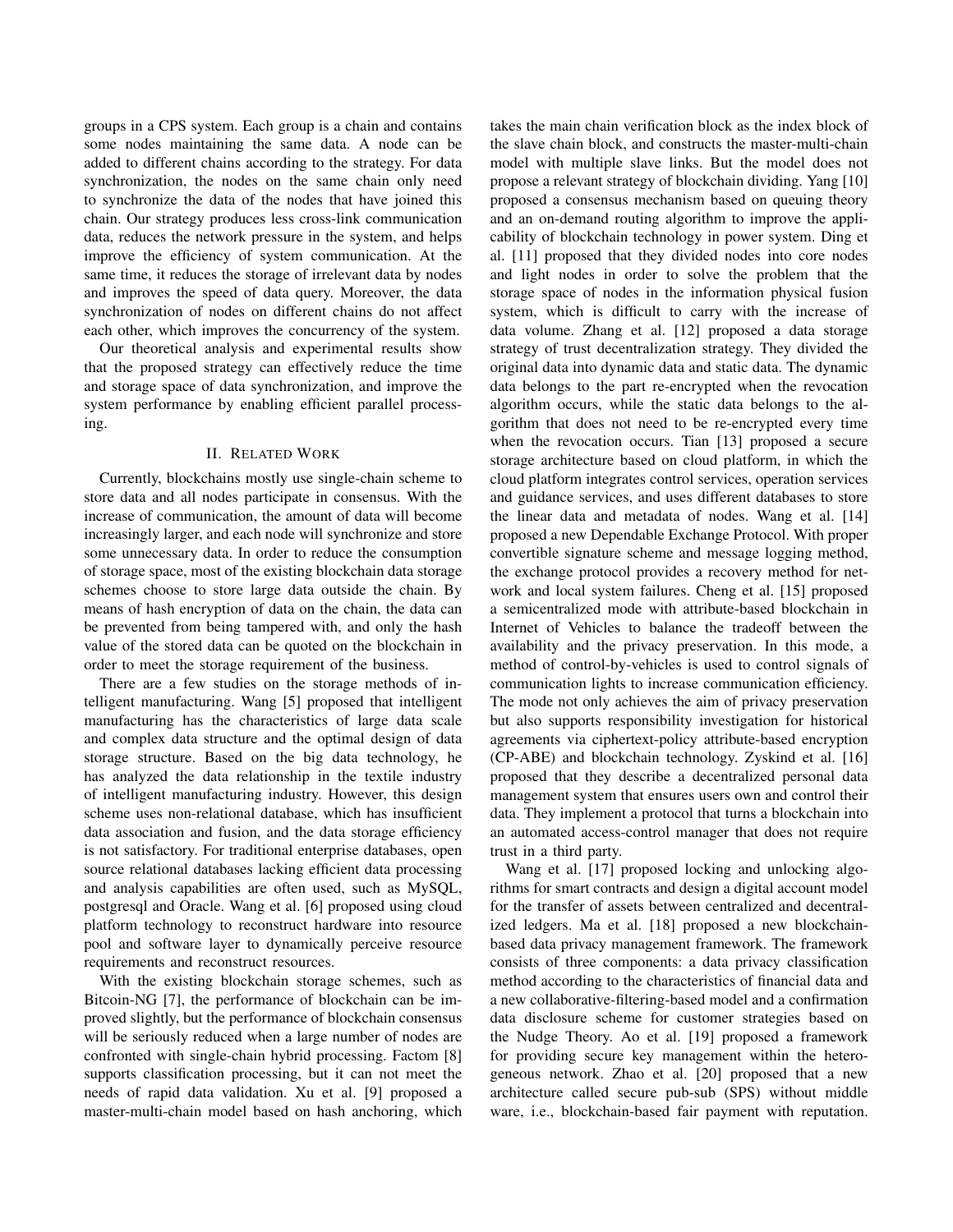In SPS, publishers publish a topic on the blockchain and subscribers specify an interest message by making a deposit to subscribing the topic. Imbault et al. [21] proposed that they explore the use of blockchain technology implemented on an Industrial operating system (Predix) for a use case of green certificates, demonstrated within an eco-district. Asaph et al. [22] proposed MedRec: a novel, decentralized record management system to handle EMRs, using blockchain technology.

From the above-mentioned studies, we can see that the existing storage algorithms need the computing power of complex encryption and decryption algorithms, and data storage needs to rely on trusted third parties or a centralized core control. However, the core parts of data centralized storage that are vulnerable to attacks and have no effective scheme to prevent attacks. In addition, these data storage schemes and architectures can not solve the problem of data centralized storage. The efficiency of data processing and analysis is low. Also, the ability of data concurrent processing is weak. In summary, existing methods are not satisfactory for the practical application of intelligent manufacturing CPS.

In the intelligent manufacturing CPS system, there are many nodes and frequent interactions. From the aspects of function and performance, the single-chain storage structure of blockchain system, which is widely used at present, can not satisfy the requirements of high concurrency and large amount of data for many manufacturing equipments in intelligent manufacturing CPS system. It is mainly manifested in the following two aspects. Firstly, the feature of unalterable data entries of blockchain will make the nodes in the intelligent manufacturing CPS system with huge data volume bulky and bulky, and consume the storage space of the equipment extremely. Secondly, because of the serious homogenization of node types and slow execution speed, the communication speed between nodes can not meet the requirements of high concurrency and high response speed of manufacturing industry. In intelligent manufacturing CPS system, the interaction between nodes must meet the realtime requirements to meet the characteristics of flexible manufacturing process. Therefore, data storage structure and processing efficiency become the key factors to optimize system performance.

With the characteristics of intelligent manufacturing system, we should adopt multi-chain structure in the research of integration of blockchain technology and intelligent manufacturing CPS system. The multi-chain structure achieves the data isolation of the system. At the same time, the multichain structure can handle the high concurrent communication requirements of devices belonging to different chains. In addition, in the process of data storage, the ledger data needed by devices in different chains is no longer the data of all nodes, but only the data belonging to the device nodes in the chain, which reduces the storage space required by the devices and improves the execution speed of the system.

Aiming at the storage performance problem of blockchain technology in intelligent manufacturing and considering the community structure among intelligent manufacturing nodes, we propose a blockchain-dividing strategy based on cluster of node communities.

## III. STRATEGY OF BLOCKCHAIN DIVIDING BASED ON CLUSTERING OF NODE SOCIETIES

### *A. Node Communication Trust Relation Model*

In actual production, there are differences in communications between nodes, which can be used as a basis for data chaining. Based on this, we propose a trust model of undirected weighted graph. In this model, we abstract the device as a node in an undirected graph. The edge strength represents a certain communication relationship between two connected nodes, and the degree of communication tightness represents the communication between one node and the other joint nodes, which is a variable to measure the degree of trust relationship between devices. Establishing the undirected-weighted-graph-based trust model is helpful for us to quantitatively analyze the trust relationships among the participating nodes in the network. Relevant variables in the model are defined as follows:

edge strength, edge strength  $\omega_{ij}$  is the strength on the joint edge  $l_{ij}$  of the node  $v_i$  and the node  $v_j$ , which represents the communication between the node and the node.

communication tightness, tightness of communication between devices is defined here as the amount of communication between two nodes  $v_i$  and  $v_j$  in a unit time. That is, the greater the edge strength, the higher the tightness of communication between nodes.

## *B. Blockchain-dividing strategy based on node community structure partition*

In order to store the data of many intelligent manufacturing nodes in multi-chains, the nodes in the system must be divided first. We divide the equipment in the system into different groups according to the communication tightness between the equipment, so that the equipment with close communication relationships can be divided into groups as far as possible, so as to form a data chain in the blockchain system with a multi-chain structure. Therefore, when data changes occur due to communications between devices, and if two nodes are on the same chain, all nodes in the chain need to synchronize data. If two nodes are not in the same chain, then all nodes in the two chains need to synchronize the changed data because of the cross-chain communication.

By analyzing the community structure of complex network relations, we propose a blockchain-dividing strategy to store and process device data. Community is a set of nodes with similar function. For a graph G, if one of the complete subgraphs (with edges between any two nodes) has  $k$  nodes,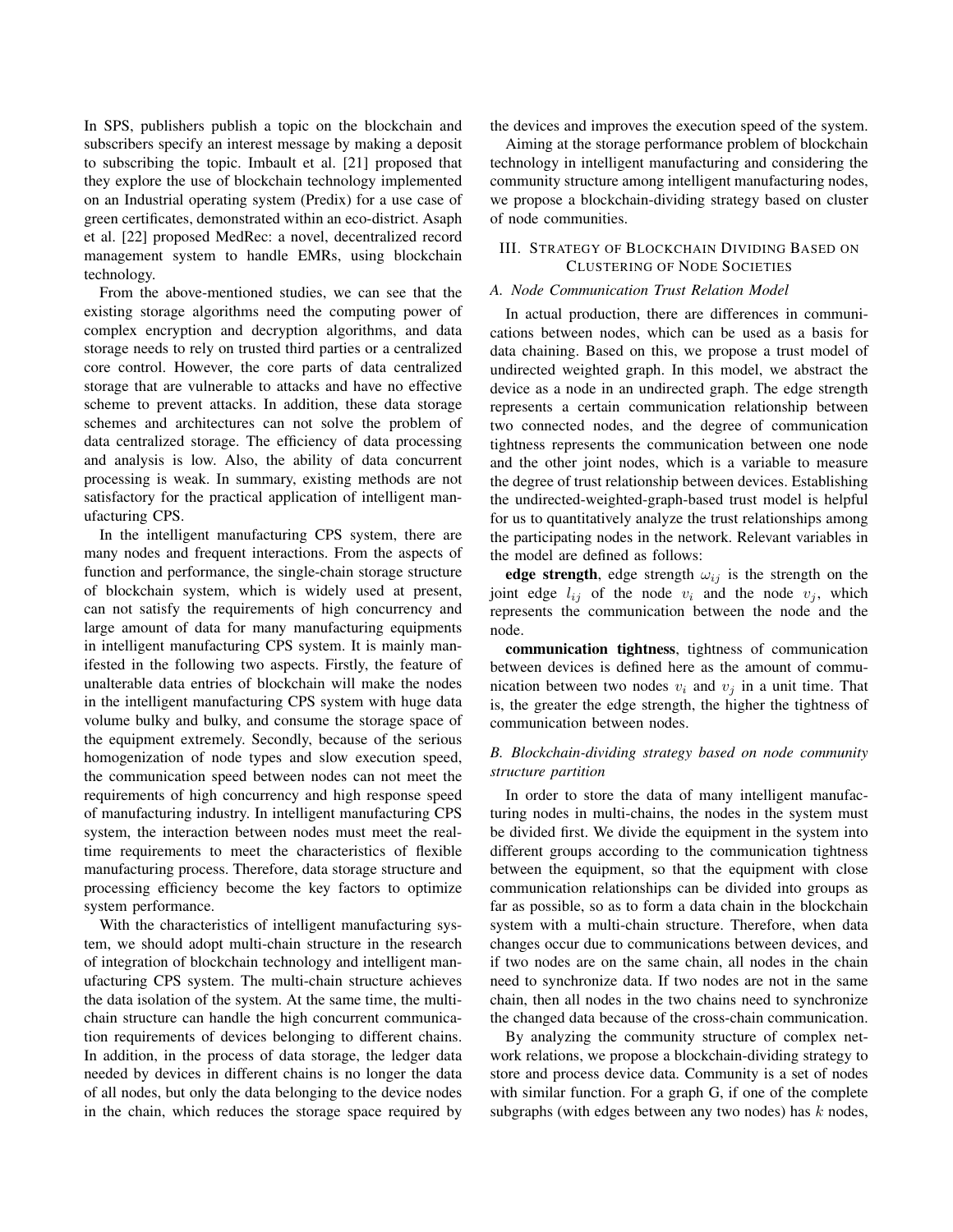then the complete subgraph can be called a k-clique. If there are  $k - 1$  common nodes between two k-cliques, then the two cliques are adjacent and such a series of cliques adjacent to each other constitute the largest set, which is called a community. Clubs can overlap and nodes can be allowed to belong to multiple communities at the same time. As shown in Figure 1, there are four associations, three of which contain common nodes with other associations. The algorithm is as follows.

| Algorithm 1 algorithm of nodes divided into community                |           |
|----------------------------------------------------------------------|-----------|
| Input:                                                               |           |
| The threshold of the tightness of communication be-                  |           |
| tween devices, $T$ ;                                                 |           |
| The set of edge strengths between nodes, $S_n$ ;                     |           |
| Output:                                                              |           |
| The set of nodes and communities, $C_k$ ;                            |           |
| $1:$ repeat                                                          |           |
| while $W_i$ in $S_n$ do<br>2:                                        |           |
| if $W_i \geq T$ then<br>3:                                           |           |
| continue<br>4:                                                       |           |
| 5: else                                                              |           |
| $Delete(W_i)$<br>6:                                                  |           |
| $7:$ end if                                                          |           |
| 8: end while                                                         |           |
| 9: <b>until</b> all nodes are connected and $W_i \geq T$ . If not, T |           |
| need to be reset a new value                                         |           |
| 10: $k=3$                                                            |           |
| $11:$ repeat                                                         |           |
| if all nodes can divide in $k$ communities then<br>12:               |           |
| 13: $C_k \leftarrow k$                                               |           |
| 14: <b>else</b>                                                      |           |
| 15: $k = k + 1$                                                      |           |
| $16:$ end if                                                         |           |
| 17: <b>until</b> all nodes in the network can not be divided into    |           |
| communities                                                          |           |
| 18: <b>return</b> $C_k$ ;                                            | $\lambda$ |

- Step 1. According to the tightness of communication between devices in intelligent manufacturing system, a threshold is set, and the communication relationship between nodes is divided into two categories. One is that the communication relationship is relatively close and the edge strengths between nodes are larger than the set threshold. The other is less communication and the edge weights between nodes are less than the threshold or there are no edges. According to the classification results, the nodes with close communication relationship are divided into the same group.
- step 2. In all the groups in step 1, check whether all nodes have edges and their strengths are greater than the threshold. If it is not, adjust the threshold and repeat the step 1 until all nodes have edges whose edge strength

are greater than the threshold connected to them (except for individual special devices in the actual production environment).

- Step 3. Delete the edges whose strengths are lower than the threshold value, and take the edges whose strengths are larger than the threshold value as the research object. According to the communication tightness between nodes, the nodes in the system are divided into communities.
- Step 4. In the process of community partition, we first set 3 nodes in a community. Then increase the number of community containing nodes in turn and record the results of the number of communities that can be divided by all nodes in each trip until all nodes in the network can not be divided into communities. At this time, all the cases of dividing the associations have been listed, and the process of dividing the associations has been completed.
- Step 5. Count the results of each community partition including all the nodes in the system, and point out the common nodes between communities.



Figure 1. Community Structure

## IV. EXPERIMENTAL RESULTS AND ANALYSIS

## *A. Experimental Settings and Data Set Processing*

In this paper, the data communication between nodes in an intelligent manufacturing CPS system is taken as the data acquisition object. Considering a device port as a node in a blockchain network, the communications between device ports are used to simulate the communications between nodes in intelligent manufacturing CPS system, and the monitoring port is used to count the communications between nodes, obtain and analyze the data.

The experimental simulation environment represents an intelligent manufacturing system with 44 nodes. The number of nodes is from '01' - '44'. According to the actual production situation, the communications between nodes generating the communications based on different configurations. In terms of the tightness of communication, some nodes have heavier communication loads while some nodes have lighter communication loads. In terms of node degree,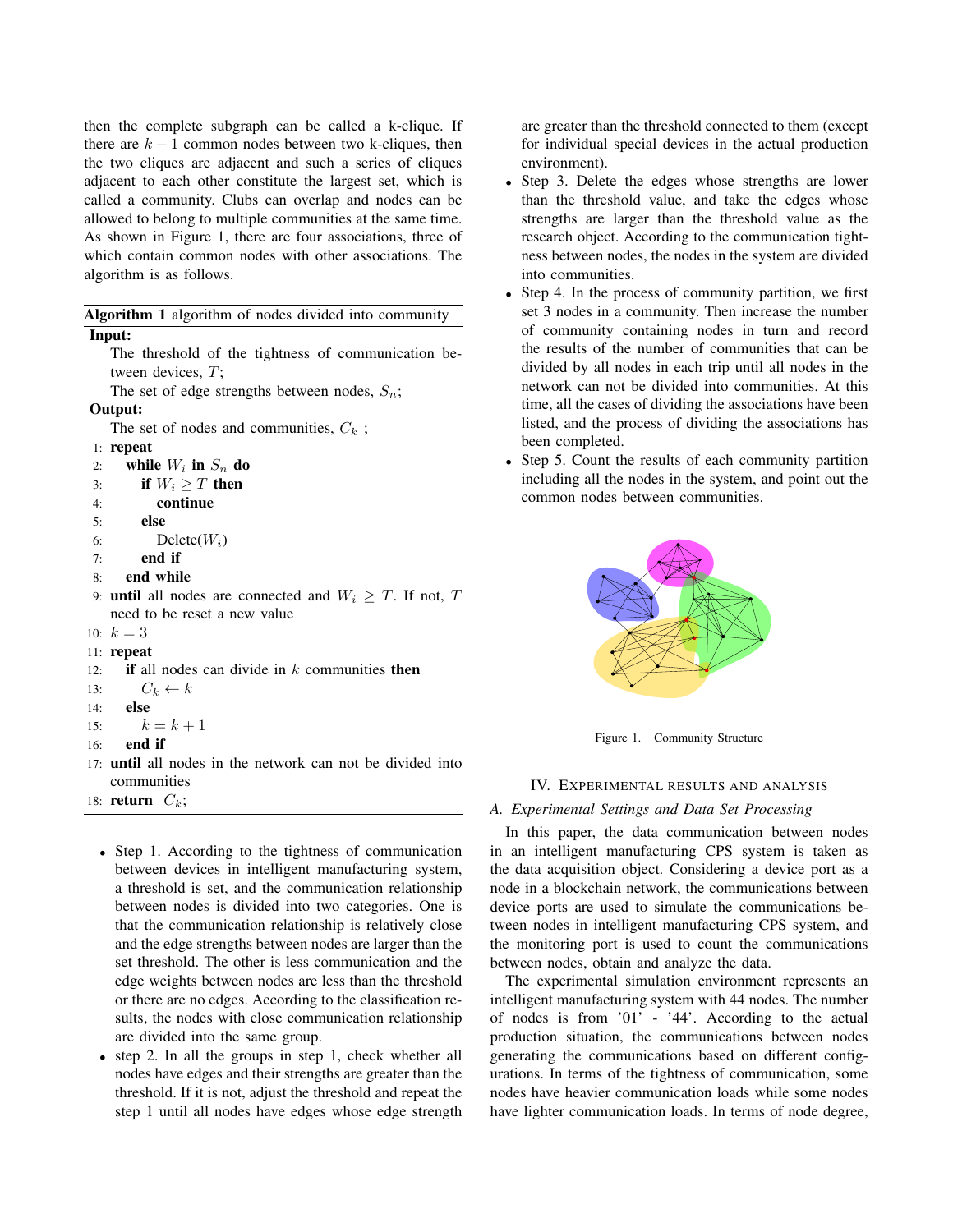some nodes do not have interconnection and interoperability. Furthermore, some nodes communicate with many nodes in the system, while some nodes only communicate with a few nodes in the system.

In the experimental simulation process, we randomly select a part of the nodes from 44 nodes, and there is no communication relationships between these nodes. We then randomly select a part of the nodes in these nodes: the communication intervals between these nodes are short and the communication volumes are high; the rest of the nodes have long communication time intervals and the communication volumes are low. The experiment produced 48667 communication records.

## *B. Classification of node edge weight relations generated by simulation*

In order to implement the multi-chain storage structure in the blockchain system, it is necessary to classify all nodes in the system according to the communication tightness set as a threshold. During the process of classification, in order to differentiate the edges connected between nodes according to different classifications, the edges whose communication tightness is higher than the threshold are represented by solid yellow lines and the edges whose communication tightness is lower than the threshold are represented by blue dotted lines. The undirected weighted graph constructed by the model is depicted in Figure 2.

In Figure 2, all the nodes of the experimental model set the thresholds according to the tightness of communication. Among them, the first group and the second group have high internal communication tightness, while the nodes in the two groups have very little communication with other nodes. In contrast, the third group of nodes is more complex than the first two. Node 3023 and node 5022 are at the intersection of two groups respectively. We use k-clique penetration algorithm to divide the nodes into communities, taking the solid line in the graph as the research object. Firstly, we take out the edges of solid lines (edge weights greater than thresholds) between nodes in the model.

After removing all edges whose edge weights are below the threshold, we use the k-clique infiltration algorithm to divide nodes into different communities. In the process of partitioning, the first step is to start with  $k = 3$  nodes in the community. When each partition is completed, the value of  $k$  is added 1 in turn until all nodes in the network can not be divided into communities. That is to say, all cases of the division of associations have been enumerated. In the simulation experiment set up in this paper, the results of 44 nodes dividing communities are as Table 1 shown.

From the results of community division, we can see that when the number of communities is 5, all the nodes in the experiment are divided into at least one community, and the rest of the partition results have different number of nodes not divided into communities. Therefore, in this experiment, when all nodes are divided into 5 communities according to the community structure, the dividing method is effective. Other dividing methods are ineffective because of the existence of nodes that are not classified into the community.

#### *C. Data Storage Space Analysis*

After dividing the nodes in the experiment, it is necessary to analyze the space occupied by the data storage, so we can see the improvement due to the storage optimization by the data chaining strategy. In order to facilitate statistical analysis, a block contains only one piece of data generated by communication between nodes. We assume that the size of each piece of data is the same, so each block size is the same. A block with a piece of data is the basic unit of storage. Then, the number of blocks generated by all nodes is the total number of communications. The size of the space occupied by storing data in the experiment is only related to the communication of nodes in each chain in the experiment. For four strategies, namely, non-dividing, random blockchain-dividing, blockchain dividing base on edge strengths, and node-based community dividing, we respectively calculate the storage space occupied by various chains and the storage space occupied by cross-chain communication under the blockchain-dividing strategy. The total communication of the system can be calculated according to the following formula.

count = 
$$
insid + cross = \sum i_{cj} * n_{cj} + \sum n_{c2} * i_{c2}
$$
 (1)

Among them, count is the total communication, insid is the intra-chain communication, cross is the inter-chain communication under cross-chain communication. The statistical results are shown in Figure 3.

From the comparison results in Figure 3, we find that the data occupies the most storage space when the nodes are ungrouped. Random blockchain-dividing can effectively reduce the space occupied by data storage, but it can not improve the efficiency of data processing and system concurrency. Random blockchain-dividing makes the data storage between nodes irregular, which may not synchronize the data between nodes with high communication density. It results in that the nodes in other chains need to query data across chains many times in order to get the data of the related nodes, which slow down the speed of data query in the system and affects the efficiency of the system. In addition, using the random blockchain-dividing method, the data of different tasks need to be maintained in one chain, which makes the data records maintained by the nodes confused. As a result, the nodes often have cross-chain communication when synchronizing the data, and the synchronized data between the nodes is more frequent, resulting in redundant data that multiple chains maintain the same data and increasing the system overhead. Clustering nodes base on community structure can effectively reduce the space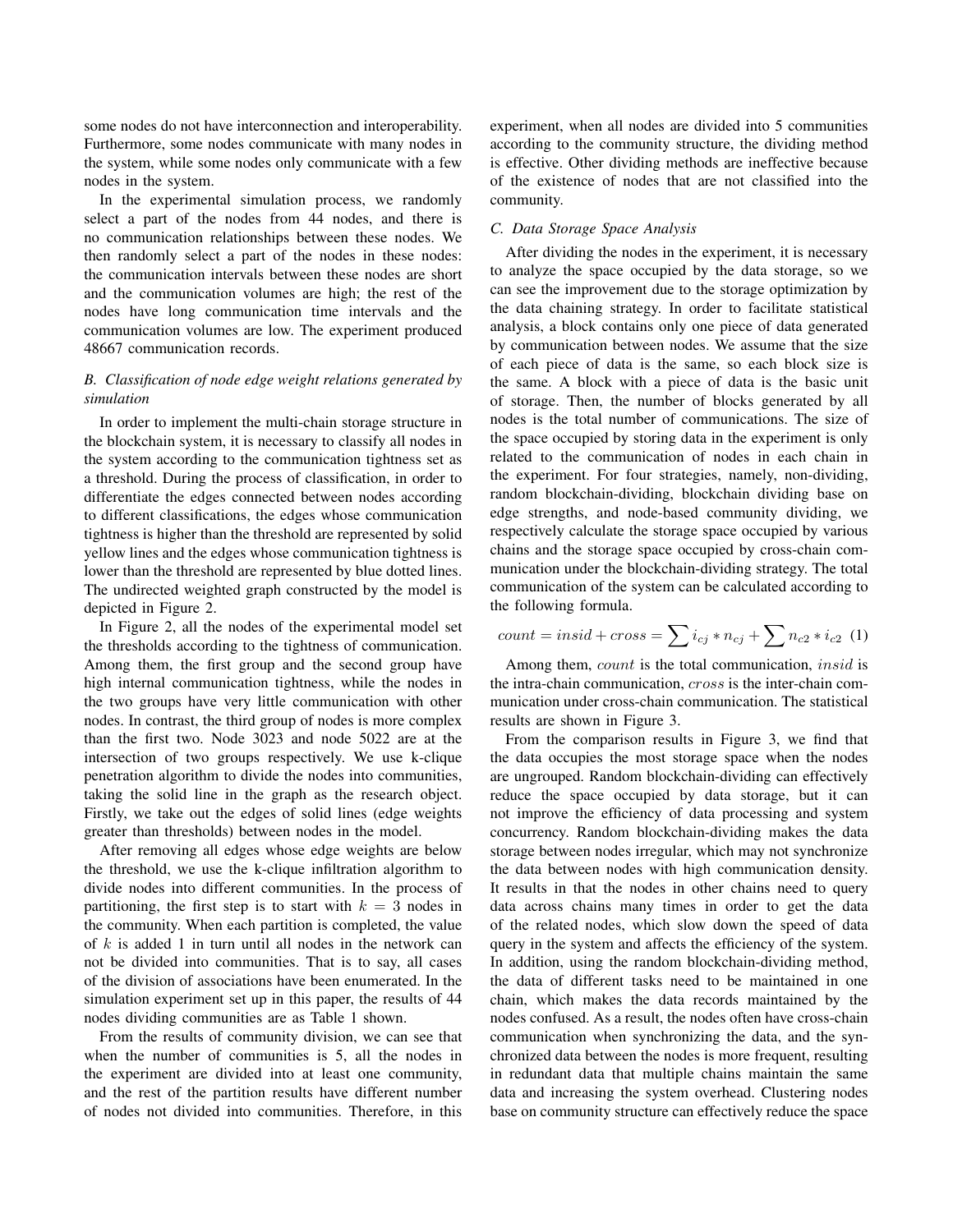

Figure 2. Trust Relation Model Graph Based on Communication Tightness Classification

| Grouping method                                         |                                                | <b>Interchain</b><br>node | count   | cross    |
|---------------------------------------------------------|------------------------------------------------|---------------------------|---------|----------|
| Ungrouped                                               |                                                | Null                      | 2141348 | $\Omega$ |
| Random<br>grouping                                      | $dividing$ into $3$<br>groups No.1             | Null                      | 834634  | 231041   |
|                                                         | $dividing$ into $3$<br>groups No.2             | Null                      | 1399677 | 944376   |
|                                                         | dividing into 4<br>groups No.1                 | Null                      | 697724  | 275052   |
|                                                         | dividing into<br>$\overline{4}$<br>groups No.2 | Null                      | 958928  | 731827   |
|                                                         | $dividing$ into $5$<br>groups No.1             | Null                      | 510002  | 126346   |
|                                                         | $dividing$ into $5$<br>groups No.2             | Null                      | 835004  | 678367   |
| Grouping<br>edge<br>by<br>strength $(3 \text{ groups})$ |                                                | Null                      | 1068800 | 8798     |
| Grouping by Community<br>Structure(5 groups)            |                                                | $\mathfrak{D}$            | 509960  | 84444    |

Table I STATISTICAL TABLE OF THE RESULTS OF THE DIVISION OF ASSOCIATIONS



Figure 3. Spatial statistics of different classification methods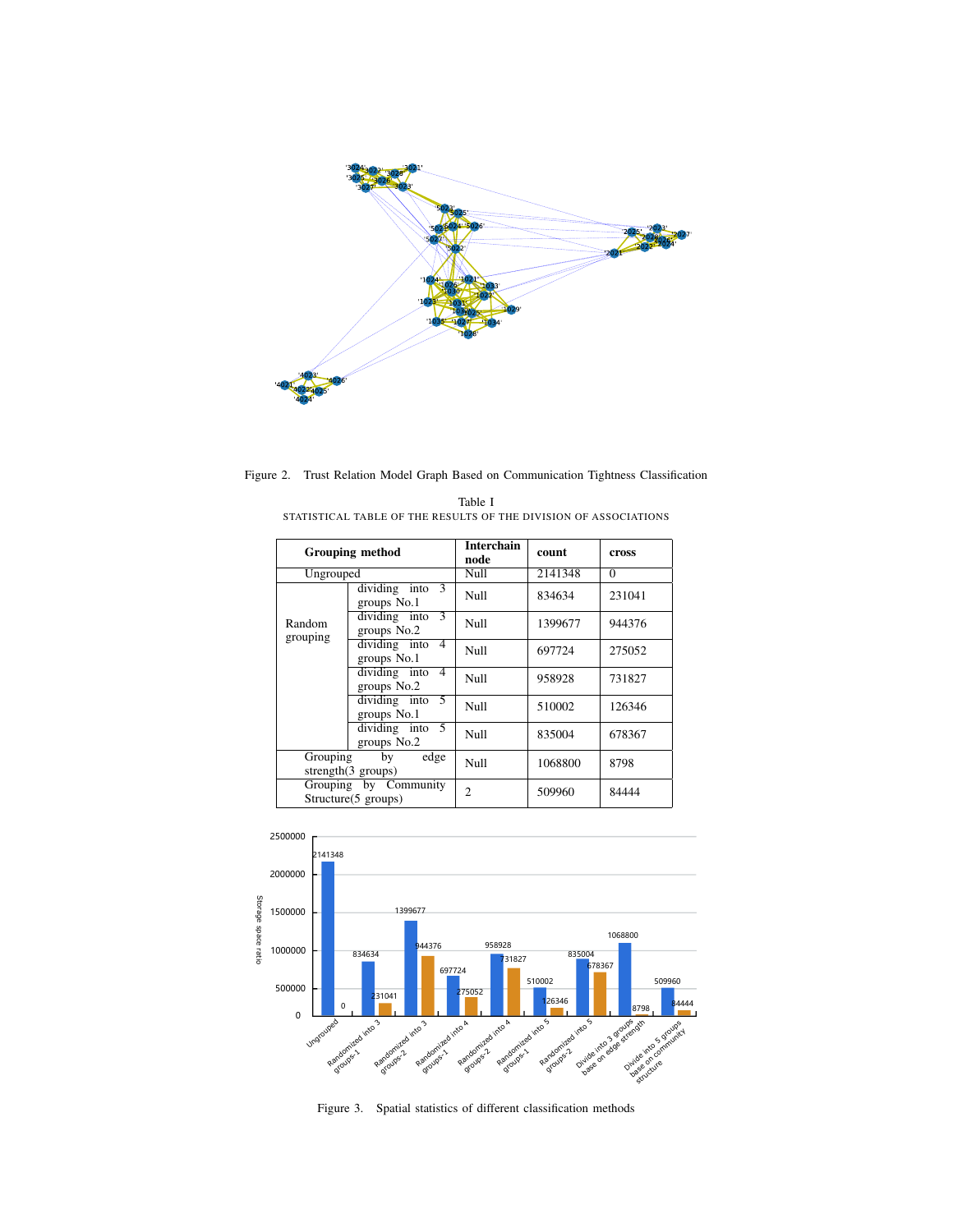occupied by data storage, speed up data processing, and improve the concurrency of the system.

According to the different grouping combinations of nodes (randomly divided into three groups, four groups and five groups, each group has two different ways of grouping nodes), the space occupied by communication data storage between nodes fluctuates with the different grouping methods. If only the nodes are grouped by the weights between nodes, the nodes in the system are divided into three groups. The occupy space of nodes divided into three groups is not the least one in all methods. So it is necessary to divide the nodes into community structure in the next step to achieve a more reasonable partition of nodes. When the nodes are divided into regular communities using community structure algorithm, the storage space of communication data between nodes is better than other random grouping, and there is no obvious advantage with the first method of random grouping ("random grouping 5-1").

We considers the storage space occupied by the data volume storage of system cross-link communication (represented by cross). As can be seen from the above figure, the first method ("Random Five Groups-1") which is randomly divided into five groups has the storage space of 510002 to 509960 of the community structure partition method. However, in the random grouping method, the cross-chain communication is much larger than the crosschain communication of the community partitioning method. That is to say, the first distribution which is randomly divided into five groups is similar to the result of community partition in the total storage space, but there are a lot of data generated by cross-chain communication in the random group. These cross-chain communication data consume a lot of resources and make the nodes on the chain have a lot of redundant data, which makes the nodes in the system look up the corresponding data when they query it. The speed of inquiry decreases, which affects the efficiency of the system. In addition, because the nodes on a chain in a random grouping may not have a large communication relationship, the nodes synchronize more irrelevant data, which affects the concurrent processing of communication data between nodes in the system. It is difficult to achieve the goal of multichain storage to improve the concurrency of the system. The comparative results of the effects of blockchain-dividing method, random dividing method and community dividing method on system performance are shown in the table below.

In summary, comparative analysis shows that the system space occupied by storage can be significantly reduced by using multi-chain storage structure. By using the strategy of community clustering and blockchain-dividing strategy, the storage space of the system can be optimized and the concurrency of the system can be improved.

| Table II                                                |                |  |  |  |  |
|---------------------------------------------------------|----------------|--|--|--|--|
| PERFORMANCE COMPARISON OF DIFFERENT BLOCKCHAIN-DIVIDING |                |  |  |  |  |
|                                                         | <b>METHODS</b> |  |  |  |  |

| <b>Methods</b>                       | <b>Storage</b><br>space<br>occupancy | Query<br>speed | Concurrency              |
|--------------------------------------|--------------------------------------|----------------|--------------------------|
| Non-dividing<br>chain                |                                      | Slow           | Sequential<br>processing |
| Random dividing<br>chain             | 0.33                                 | Fast           | Concurrent               |
| dividing on com-<br>munity construct | 0.23                                 | Fast           | Good<br>Concurrent       |

#### V. CONCLUSION

In this paper, we focus on the performance problems caused by centralized storage in the current intelligent manufacturing system CPS. In intelligent manufacturing, the data storage space in manufacturing equipment is limited. With the increase of the number of devices and the accumulation of communication data, the limited storage space of manufacturing equipment can not suffer the pressure from the storage of large amounts of data. In order to address this problem, we first construct a trust relationship model according to the equipment communication characteristics of intelligent manufacturing CPS system, so that we can make statistical analysis of the communication data in the system. Second, we propose and analyze a blockchain dividing strategy based on community structure clustering method. Finally, we test the proposed blockchain dividing strategy by simulate comparative experiments with strategies including undividing, random dividing, and dividing with the community structure clustering method. The experimental results show that multi-chain storage can greatly reduce the consumption of data storage space. Compared with random dividing, the method of community structure division can reduce the number of cross-chain communication, effectively reduce the communication load in the system, and help to improve the communication efficiency of the system. At the same time, the strategy of blockchain dividing can reduce the storage of irrelevant data, so the data processing efficiency is improved. The multi-chain structure enables that the synchronization data of nodes in different chains will not affect each other, in this way, we improve the concurrency of the system.

#### ACKNOWLEDGMENT

The work described in this paper was partially supported by National Natural Science Foundation of China under Grant No. 61672170 and Science and Technology Planning Project of Guangdong Province, China under Grant No. 2017A010101017.